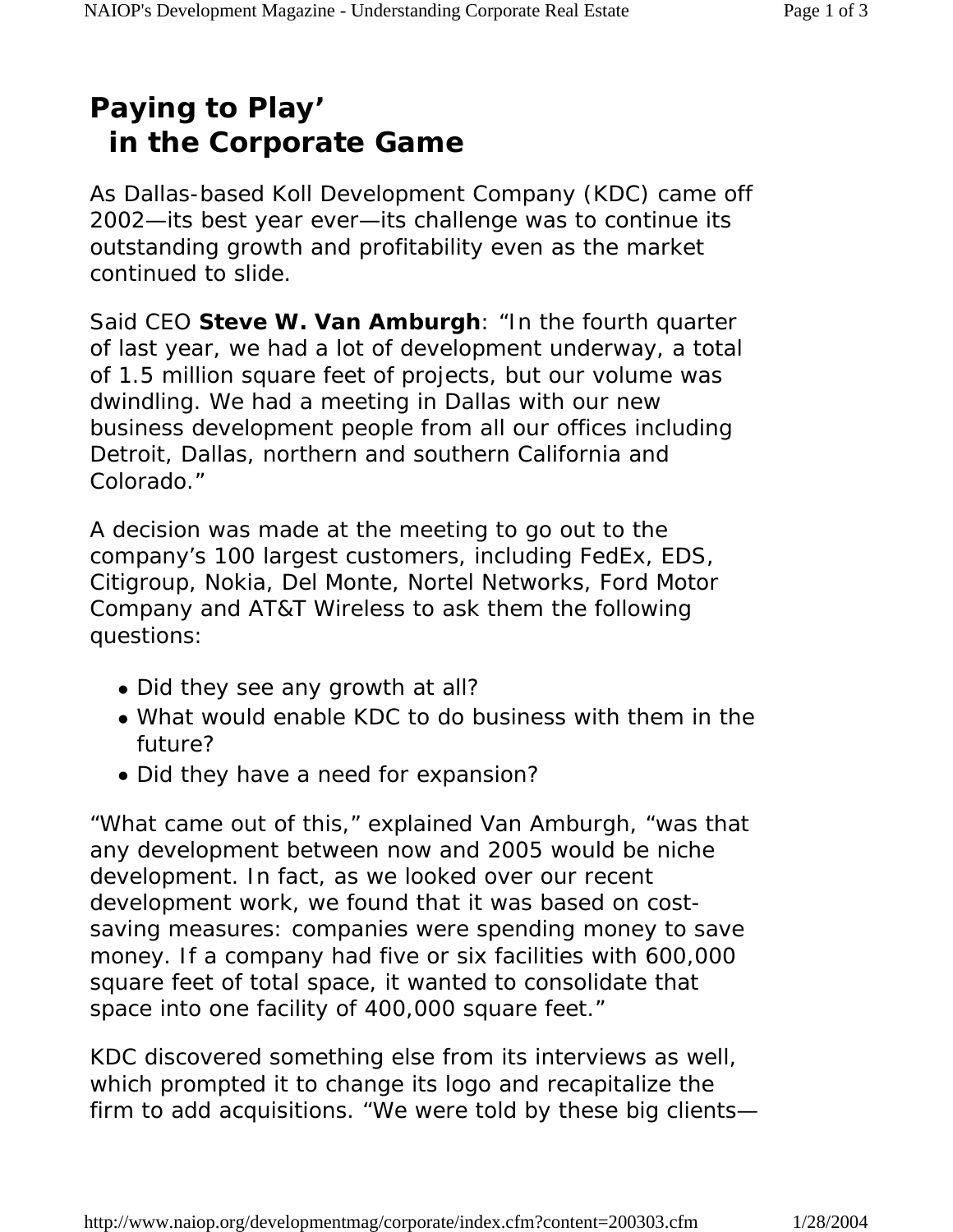and it was uniform among them—that if we wanted to develop, for example, that new call center for them in Arlington, Virginia, they would certainly keep us on their list and send us the proposal. However, if we wanted to enhance our opportunity to be the winner, we needed to buy the facility from them that they were vacating in Charlotte, North Carolina.

"They said they would sign a 15-year lease on the Virginia facility and a two-year lease on the North Carolina facility, which would end when the new lease began because they did not want any double-rent problems. In effect, they wanted us to pay to play."

What if the old facility was a white elephant? How would Koll handle the risk? Said Van Amburgh: "We did two things. We made certain that we had the capital to move forward but we also created an internal mandate that we would never buy the old facility just to do the development deal. That is, we will not do a deal that leaves us with a white elephant after the tenant leaves where we cannot recoup our investment."

KDC is very sensitive to what it will buy, but it likes the opportunistic upside of the acquisition piece of the transaction. For example, KDC has one project right now for a \$10 billion company. It received an RFP for a 120,000 square-foot office requirement in which the company would be willing to sign a 10-year lease. It wanted KDC, however, to buy two regional office buildings to get them off the company's books.

Van Amburgh said that in making this deal, Koll effectively became a one-stop shop to solve this company's problems. It turns out that numerous other clients want to get noncore assets off the books as well. They do not want to own real estate anymore. Why the change? Van Amburgh said that Wall Street investors are interested in a company profitably producing its products or services, not in its real estate investment savvy.